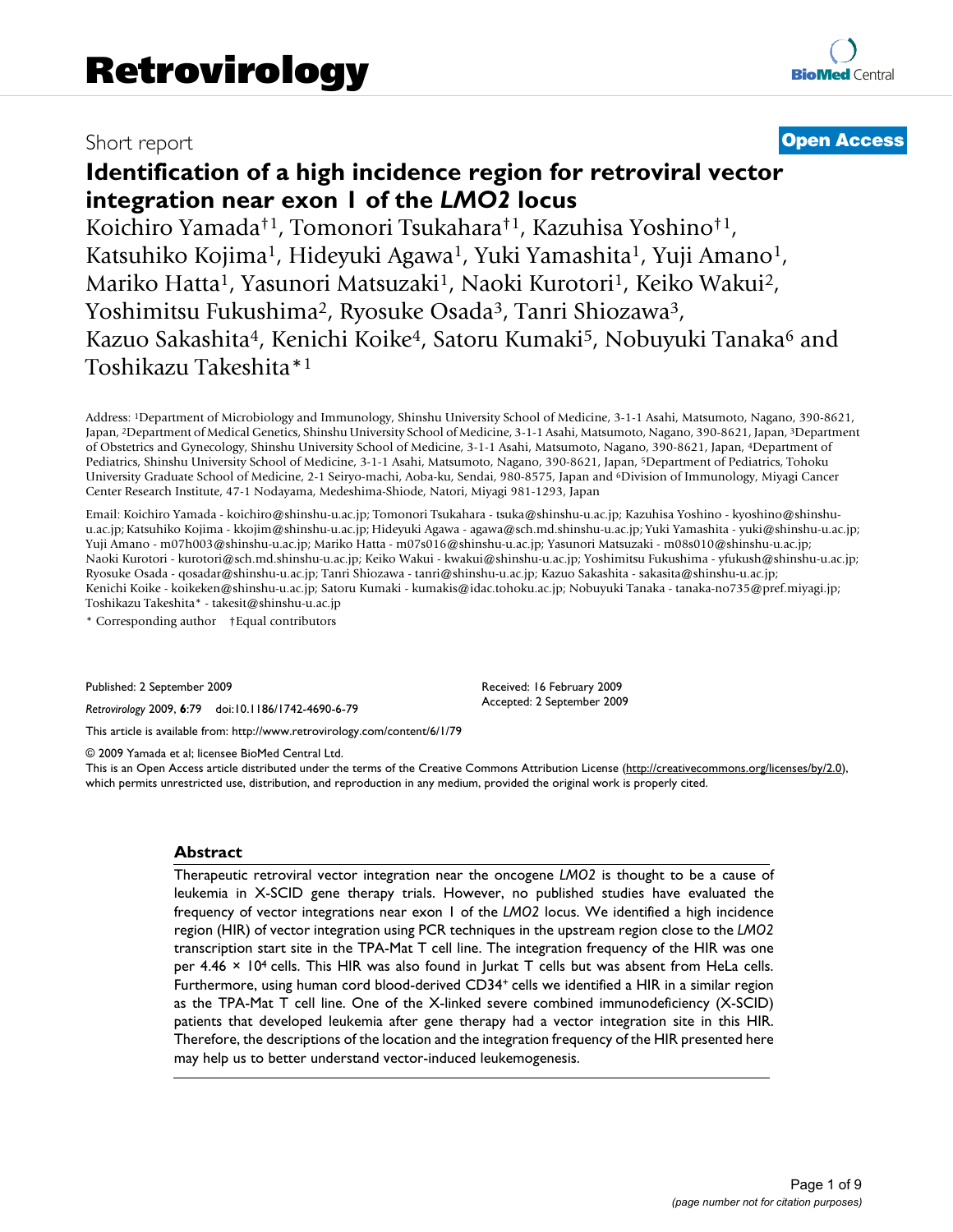# **Findings**

The *IL2RG* gene encodes the interleukin-2 receptor γ chain (IL-2R $\gamma$ ) [1], and mutations in this gene cause X-linked severe combined immunodeficiency (X-SCID) [2]. Gene therapy trials for X-SCID have achieved remarkably successful outcomes [3-5] but have also been associated with leukemogenesis in some patients. Analyses of leukemic cell clones from these patients revealed that the murine leukemia virus (MLV) vector had integrated proximal to the promoter of an oncogene involved in T-cell acute lymphoblastic leukemia, *LIM-only protein 2* (*LMO2*), resulting in aberrant expression. These findings suggest that retroviral vector integration near the *LMO2* promoter is the most likely cause of leukemogenesis in these cases [6-8]. Several oncogenes, including *LMO2*, have very recently been reported to be target genes for vector integration in two patients that developed leukemia following retroviralmediated gene therapy [9,10]. Accordingly, a determination of the frequency of vector integration near the transcription start site (TSS) of *LMO2* would be important for understanding the mechanism of the *LMO2* insertional mutagenesis observed in the leukemic cell clones. The frequency of vector integrations near the TSS of the *LMO2* locus has not been previously described. In the present study, we have detected a region where vectors integrated with high frequency near the TSS of the *LMO2* locus in two T cell lines and human cord blood-derived CD34+ cells, and we have subsequently determined the frequency of this vector integration in TPA-Mat and CD34+ cells.

We previously identified 340 integration sites and 15 integration hotspots (defined as  $\geq$  3 integration sites within a 100-kb region) for MLV vector integration in infected human T cell line clones [11]. A hotspot in intron 2 of the *TRAF2- and NCK-interacting kinase* (*TNIK*) gene had three integration sites within 3.5-kb, indicating that this hotspot is an appropriate locus for estimating the integration frequency. We selected clone 705-9, which has an integrated vector in the hotspot region of the *TNIK* locus [11]. We investigated the sensitivity of the PCR techniques utilized in this study. One copy of the junction sequence between the virus gene and the *TNIK* gene was amplified from DNA harvested from 705-9 cells, in the presence of 1 μg ( $1.5 \times 10^5$  cells) of genomic DNA from parental TPA-Mat-ecoR cells. A nested PCR using a 3' LTR-specific primer and a *TNIK*-specific primer showed that one copy of the integrated vector was detectable as a 1.5-kb PCR product (data not shown), demonstrating the sensitivity of this assay.

To estimate the integration frequency in a human T cell line, TPA-Mat-ecoR cells expressing the ecotropic mouse receptor were infected with an ecotropic MLV vector that encoded green fluorescent protein (GFP); the infection efficiency (29 - 46%, based on GFP fluorescence) was similar to that measured in patients in the gene therapy trials [12]. At 48 hours post-infection, genomic DNA was isolated from the cells. This acute infection system is suitable for analyzing the distribution of initial vector integration. The combinations of LTR- and *TNIK*- or *LMO2*-specific primers (Additional file 1) used for the PCR reactions are shown in Figure 1A. All resulting PCR products from 186 PCR amplifications (1 μg DNA was used for each PCR amplification, and 186 μg of sample DNA correspond to approximately  $2.8 \times 10^7$  cells) carried out using LTR- and *TNIK*-specific primers were cloned and sequenced, and 55 integration sites were mapped within the human genome (Figure 1B and Additional files 2 and 3). For 1613 PCR amplifications (1613 μg of sample DNA corresponds to approximately 2.4 × 108 cells) using LTR- and *LMO2*-specific primers, 65 integration sites were unevenly distributed in an approximately  $\pm$  3-kb region surrounding exon 1 of *LMO2* in the human genome (Figure 1C and Additional files 2 and 3). We found a high incidence region (HIR) of vector integration in the region upstream of - 1740, near the *LMO2* promoter (Figure 1C). A HIR was also observed around the 705-9 cell integration site of the *TNIK* locus. To confirm the HIR location in the *LMO2* locus, we performed additional PCR assays in the region upstream of -3000. Since no integration into the region upstream of -3001 was detected with the indicated primers (Figure 1C and Additional files 2 and 3), we suggest that the HIR in the TPA-Mat-ecoR cells ranges from -1740 (the downstream edge) to -3001 (the upstream edge). We observed multiple-hit integrations that included two or three vector integrations at the same nucleotide position within this HIR of *LMO2*, as described below. In contrast, no integration was detected downstream  $(1 \sim 1500)$  of exon 1 (0/270) and only a few integrations were found from 1500 to 3000 (3/270). Subsequent analysis using the same primer sets in a second T cell line, Jurkat-ecoR (infection efficiency: 28-36%, based on GFP fluorescence) identified a HIR (-1801 to -2968) in a similar region as the TPA-Mat-ecoR cells. No other integration sites near the *LMO2* promoter were detected in Jurkat-ecoR cells (Figure 1D and Additional files 2 and 3).

In a previous report, we found fewer hotspots in HeLa cells than in TPA-Mat cells [11,13]. In addition, almost none of the genes present in hematopoietic stem cell hotspots were found in HeLa cell hotspots [14], suggesting that hotspots in these different cell types are distinct. We examined vector integration near the TSS of the *LMO2* locus in HeLa cells to address this point. Only a few integrations were observed upstream  $(-1 \sim 3000; 3/540)$  and downstream  $(1 \sim 3000; 1/540)$  of exon 1 (Figure 1E, Additional files 2 and 3) despite the high infection efficiency of HeLa cells (45 ~58% based on GFP fluorescence). Realtime PCR showed that the vector integration copy number in TPA-Mat-ecoR cells (infection efficiency; 42%, based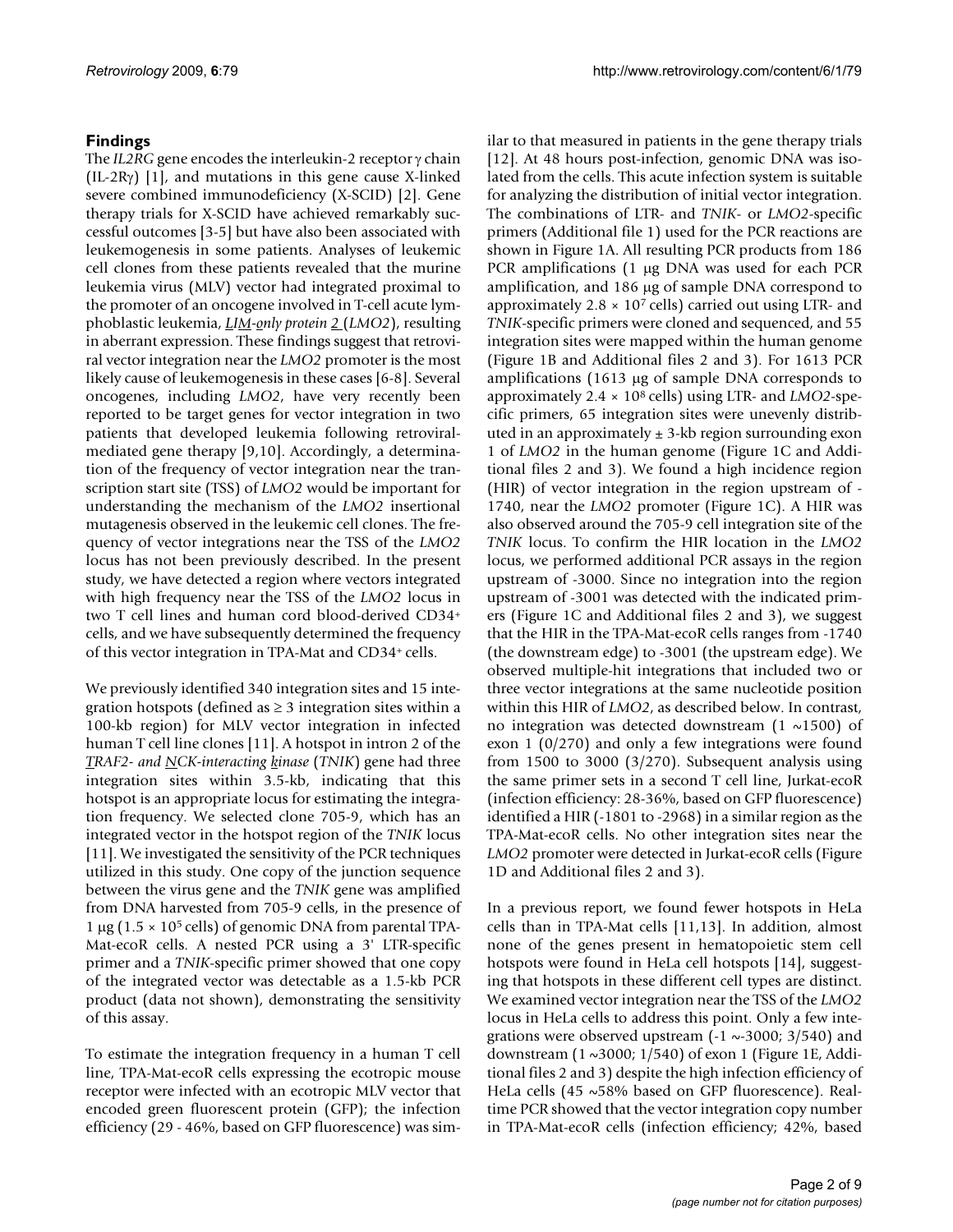

**Figure 1** *(see legend on next page)*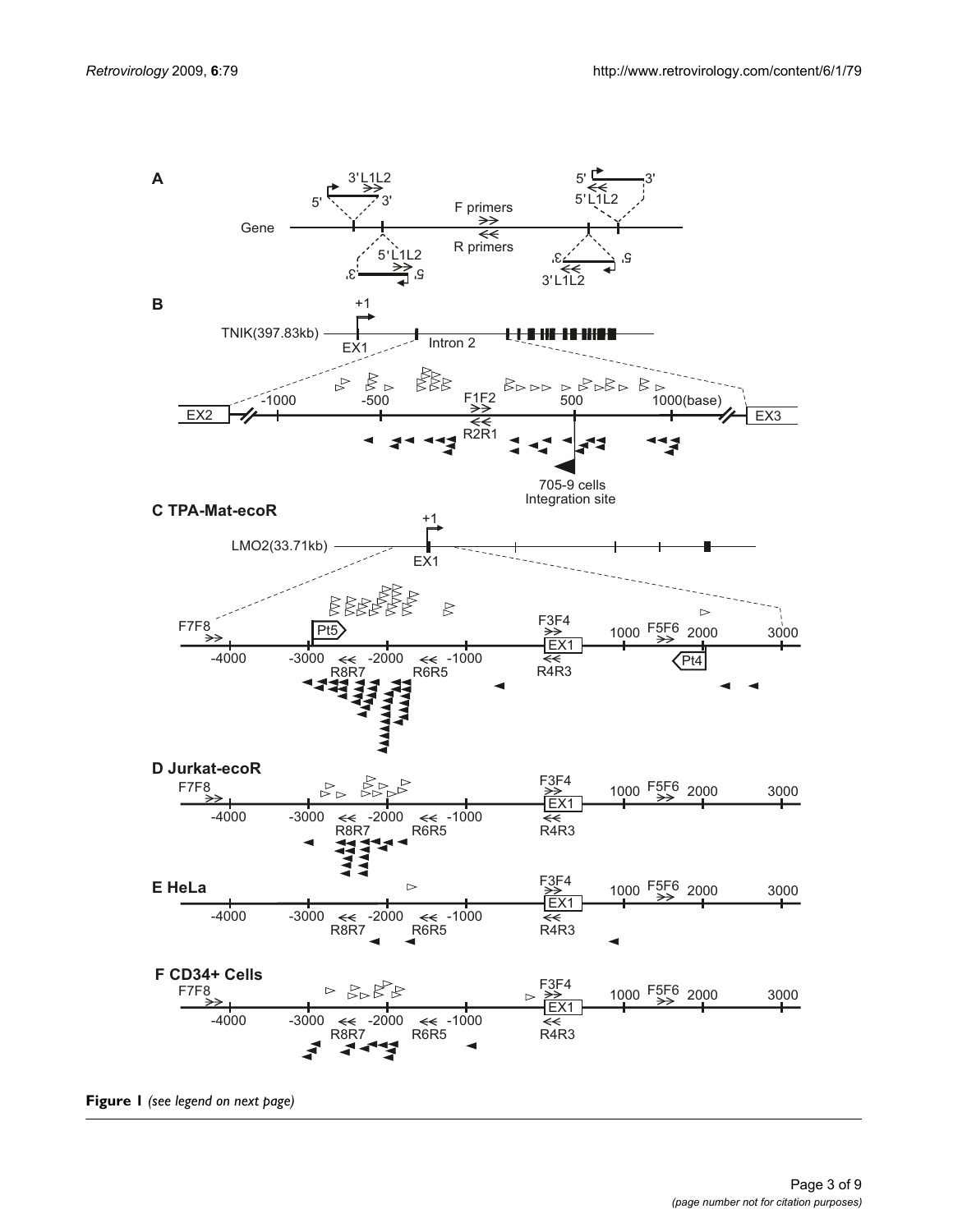### **Figure 1** (see previous page)

**MLV vector integrations into the** *TNIK* **and** *LMO2* **gene loci**. (A) Schematic representation of MLV vector integration into a gene locus. MLV vector integrations were detected using nested PCR with a combination of 3' or 5' LTR-specific primers (3' L1L2 or 5' L1L2) and gene-specific primers (F or R). (B) MLV integration sites in the integration hotspot of the *TNIK* gene locus. Upper: Diagrammatic representation of the *TNIK* gene locus. Exons and the transcription start site are shown as Ex and +1, respectively. Lower: MLV vectors integrated into an approximately 2-kb region within the *TNIK* hotspot were detected by PCR with combinations of MLV vector-specific primers (3' L1L2 or 5' L1L2) and *TNIK*-specific primers (F1F2 or R1R2), as described in (A). The numbers indicate the nucleotide distance from the *TNIK*-specific primers (F1F2 or R1R2). The PCR products were sequenced, and the locations of the integration sites were determined by use of the human BLAST program. The integration site within the 705-9 cell hotspot was identified in our previous study [11] (large black arrowhead). (C) MLV integration sites near exon 1 of the *LMO2* gene in TPA-Mat cells. Upper: Diagrammatic representation of the *LMO2* gene locus. Lower: MLV vectors integrated into an approximately. ± 3-kb region from the transcription start site of *LMO2* were detected by PCR with combinations of MLV vector-specific primers (3' L1L2 or 5' L1L2) and *LMO2*-specific primers (F3F4, F5F6, F7F8, R3R4, R5R6 or R7R8), as described in (B). The numbers indicate the nucleotide distance from the transcription start site. Pt4 and Pt5 indicate the therapeutic MLV vector integration sites in patients 4 and 5, respectively, who developed leukemia after the French X-SCID gene therapy trials. (D) MLV integration sites near exon 1 of the *LMO2* gene in Jurkat-ecoR cells. (E) MLV integration sites near exon 1 of the *LMO2* gene in HeLa cells. (F) MLV integration sites near exon 1 of the *LMO2* gene in human CD34+ cells. Black and white arrowheads respectively denote the reverse and forward orientation, relative to transcription, of the integrated MLV vectors.

on GFP fluorescence) was estimated at 2.0 per diploid genome when normalized to interferon γ DNA, or 2.3 per diploid genome according to the 42% GFP fluorescence in the standard curve based on the real-time PCR analyses (Additional file 4). The vector integration copy number in HeLa cells was estimated at 1.4 per diploid genome according to the 45% GFP fluorescence in the standard curve based on the real-time PCR analyses (Additional file 4). The three upstream integration sites (-1740, -1875 and -2068) in HeLa cells were also found in TPA-Mat-ecoR cells with the -1875 integration site also present in JurkatecoR cells (Additional file 3). In the -1740 and -1875 integration sites of the TPA-Mat-ecoR cells, we observed two and three integrated vectors, respectively. All multiple-hit integrations listed in Additional file 3 were derived from independent infection experiments. A previous study demonstrated that the integration sites of MLV vectors showed a weak favoring of active transcription units [15]. To examine whether endogenous *LMO2* mRNA-levels correlated with the frequency of vector integration, we analyzed transcription of the *LMO2* gene in TPA-Mat, Jurkat, HeLa and the LMO2 expressing K562 cells [16]. Reverse transcriptase (RT)-PCR showed that endogenous transcription of the *LMO2* gene was only detected in K562 cells (Figure 2A). Thus, the frequency of vector integration in TPA-Mat, Jurkat and HeLa cells is not influenced by the endogenous *LMO2* mRNA-level.

Subsequently, we examined whether vector integration would affect LMO2 expression in TPA-Mat-ecoR cells. Endogenous *LMO2* mRNA was not detected after vector infection (100%, based on GFP fluorescence) in TPA-MatecoR cells (Figure 2A). We then prepared a series of luciferase reporter gene constructs containing the region between -3020 and +147 of the *LMO2* promoter region. The construct pGL3lmo2 (3020) containing the region (- 3020  $\sim +147$ ) was virtually silent compared with the pGL3-basic construct containing a SV40 promoter only (Figure 2B). The insertion of the MLV LTR into a site (- 1798) within the HIR, where forward or reverse orientation of the inserted vector was observed (Additional file 3), resulted in significant increases in reporter gene activity. A similar result was obtained by the insertion into another site (-2965), which is an integration site reported in the leukemia patient. Consequently, these results suggest that vector integration at -1798 within the HIR may increase transcriptional activity of the *LMO2* gene, similar to the report for vector integration at -2965 in the leukemia patient [12].

We compared the integration pattern in the TPA-Mat-ecoR cells with the integration sites identified in patients (Pt) 4 and 5 who developed leukemia during the gene therapy trials for treatment of X-SCID [12,17]. Vector integration into the position detected in Pt4 (Figure 1C) was rare in TPA-Mat-ecoR cells; differences in the integration frequencies between the upstream  $(-1 \sim 3000; 60/533)$  and downstream  $(1 \sim 3000; 3/540)$  regions of exon 1 (Figure 1C) were observed. In contrast, the integration site (- 2965) in Pt5 was located in the HIR  $(-1740 \sim 3001)$  (Figure 1C). Since CD34+ hematopoietic stem cells have been infected with the MLV vector in the clinical trials, we investigated whether the HIR is found in human CD34+ hematopoietic stem cells. Using the same primer sets in umbilical cord blood CD34+ cells (infection efficiency: 14.7%, based on GFP fluorescence), we have identified an HIR (-1882 to -2971) (18/270) in a similar region as the TPA-Mat-ecoR and Jurkat-ecoR cells (Figure 1F, Addi-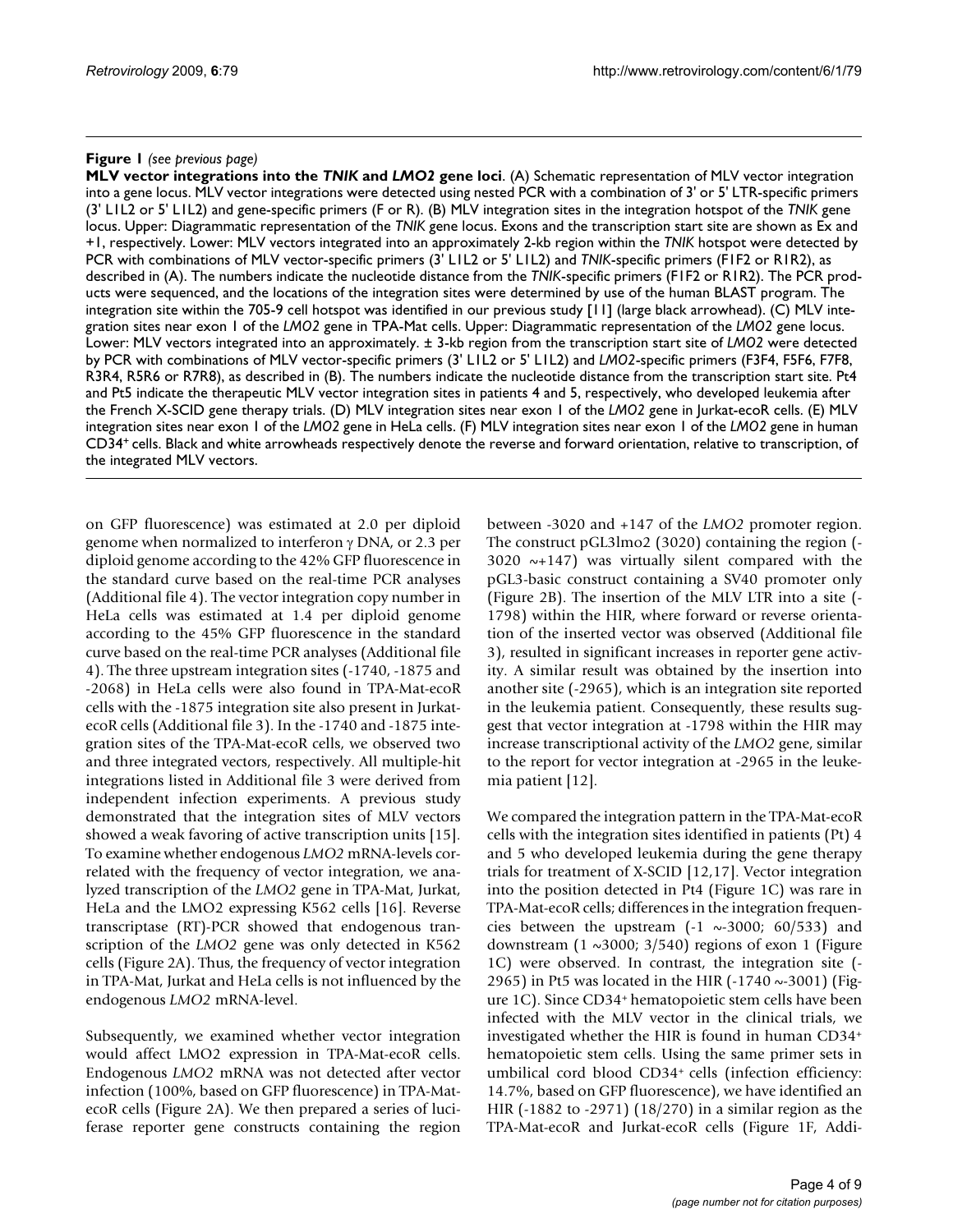



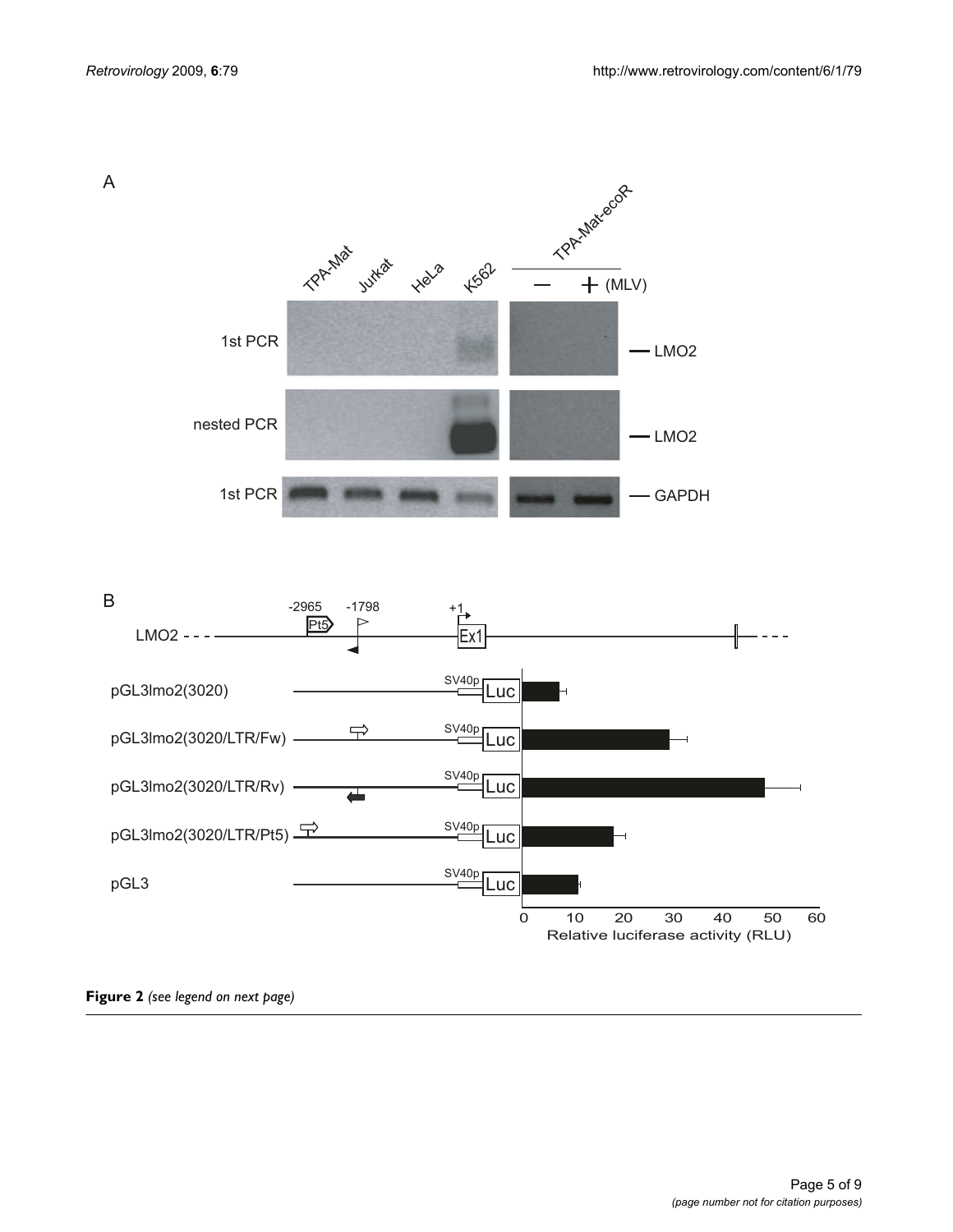#### **Figure 2** (see previous page)

**Endogenous or induced expression of the** *LMO2* **gene**. (A) mRNA expression of the *LMO2* gene in TPA-Mat, Jurkat, HeLa, K562 and TPA-Mat-ecoR cells. Total RNA isolated from the indicated cells was subjected to RT-PCR using the primers for LMO2 or GAPDH as a control. Aliquots of the LMO2 PCR products were subsequently subjected to the nested PCR for LMO2. The PCR products were visualized with ethidium bromide staining. Upper, middle and lower panels indicate the PCR products derived from LMO2, LMO2 and GAPDH mRNA, respectively. TPA-Mat-ecoR cells were infected with (+) or without (-) the MLV vector. (B) Induction of reporter gene activity by the insertion of MLV LTR into the HIR. Luciferase expression constructs with the MLV LTR inserted into the HIR of the *LMO2* promoter region were assayed in TPA-Mat-ecoR cells. -2965 and -1798 indicate an integration site reported in the leukemia patient and a site where we found forward or reverse orientation integrated vector, respectively. Black and white arrows respectively denote the reverse and forward orientation, relative to transcription, of the integrated MLV LTRs.

tional files 2 and 3). Only a few integrations were found from 1 to -1500 (2/270) (Figure 1F, Additional files 2 and 3). Thus, analyzing the location of the HIR in hematopoietic stem cells in these patients will provide insights into leukemogenic integration sites and may have an impact on future gene therapy trials. The HIR is also a suitable region for analyzing the molecular mechanism of vector integration with target-site preferences [14,18]. On the other hand, results showing retroviral integration sites 35 kb upstream [10] and 10.6 kb downstream [9] of the TSS were reported in the patients, and sites 36.3 kb, 69.2 kb, 68.0 kb, 68.3 kb and 0.9 kb upstream of the *LMO2* TSS were detected in a murine leukemia model [19]. This indicates that integrations in the sites or regions which are far from the TSS are closely associated in *LMO2*-related leukemogenesis. Analysis of the differences and similarities between the HIR near the TSS and the regions far from the TSS will therefore facilitate the elucidation of *LMO2* related leukemogenesis in the future and may identify additional HIRs that may exist far from the TSS.

We have attempted to estimate the number of cells that carried an integrated vector in the HIR near exon 1 of the *LMO2* locus in the leukemia patients who participated in the gene therapy trials for treatment of X-SCID [12]. The integration frequencies calculated from the HIR data on the *TNIK* and *LMO2* loci were one per 4.18 × 104 cells and one per  $4.46 \times 10^4$  cells (or one per  $1.992 \times 10^5$  integrations and one per  $2.125 \times 10^5$  integrations), respectively (Figure 3, Additional files 4 and 5). This estimate was calculated using the integration frequency data for the HIR that was obtained in the TPA-Mat-ecoR cells as calculated in Figure 3.  $133 \times 10^6$  transduced cells were infused into Pt5 [12] in the gene therapy trial. Given that at least 1% of the transduced cells could give rise to T cells [12], Pt5 would have received 30 HIR-targeted cells, which suggests that the frequency of vector integration in the HIR found in TPA-Mat-ecoR cells may have contributed to the observed leukemogenesis in Pt5 in the X-SCID gene therapy trial. Furthermore, we have attempted to estimate the integration frequency of CD34+ cells. The integration frequency of CD34+ cells calculated from the HIR data based

on the vector integration copy number of CD34+ and TPA-Mat cells was estimated to be one per  $9.00 \times 10^4$  integrations or one per  $1.89 \times 10^4$  cells (Additional file 5). Our estimation for the integration frequency of the HIR suggested that a patient has a substantial chance that the transfused cells would have the vector integration in the HIR near the *LMO2*. However, not every patient develops leukemia and leukemia development takes several years to occur. Additional factors, such as mutations in other Tcell oncogenes or additional insertional mutagenesis, can contribute to leukemogenesis and were observed in the leukemia patients [12] and murine leukemia model [19,20]. Although there is controversy about the contribution of the therapeutic *IL2RG* gene in the leukemogenesis [6,7,19], if the activation of only two genes, *LMO2* and the *IL2RG*, were enough to induce leukemia, more of the patients would have developed leukemia in light of our estimation for the integration frequency and the reports that there are hotspots in the *LMO2* locus [14,21]. Thus three or four factors may be needed for leukemogenesis, and the use of retroviral vectors without a tendency to form HIRs near the *LMO2* locus may improve the safety of gene therapy.

In conclusion, the identification of the HIR near exon 1 of the *LMO2* locus in the T cell lines and human CD34+ cells may partially explain the mechanism responsible for the *LMO2*-insertional mutagenesis observed in leukemic cell clones. It may help us to better understand vector-induced leukemogenesis.

### **Competing interests**

The authors declare that they have no competing interests.

### **Authors' contributions**

KYa, TTs and KYo designed and performed the research and wrote the manuscript. KK performed the research, analyzed the experimental conditions and wrote the manuscript. RO and TS analyzed the experimental conditions including the collection of human cord blood, KS and KK analyzed the experimental conditions including the purification of CD34+ cells. HA, YY, YA, NK, MH, KW and YF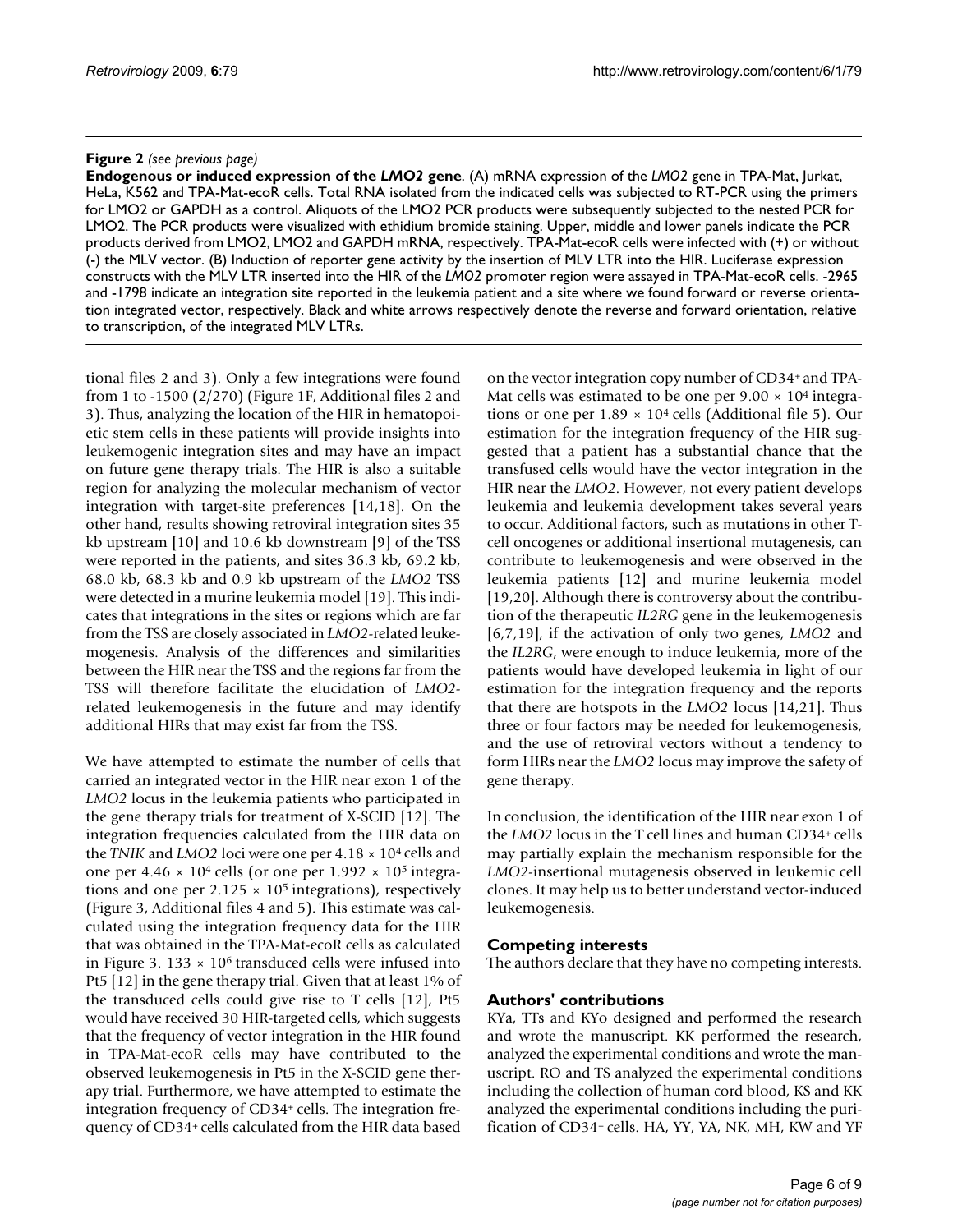

**Figure 3** *(see legend on next page)*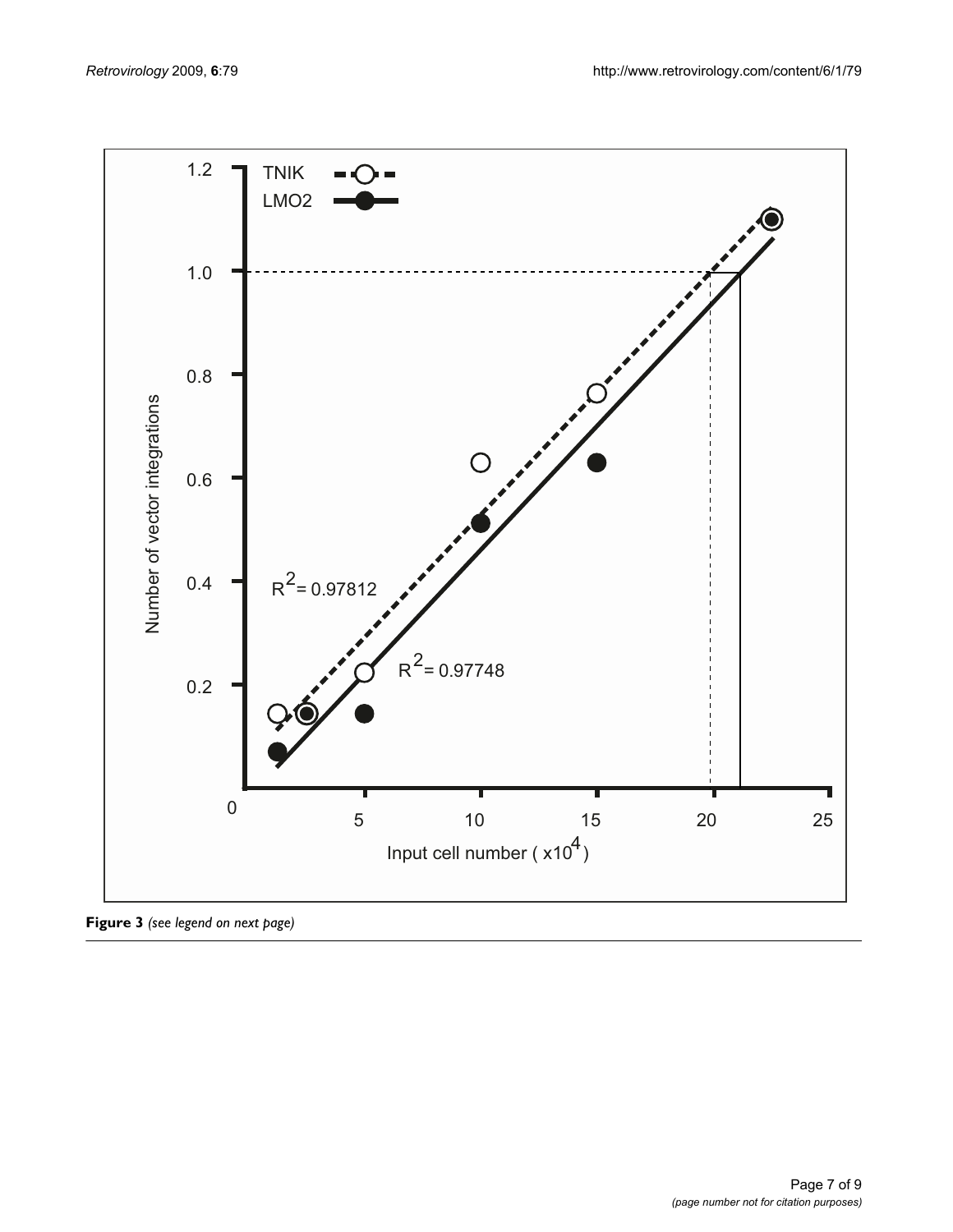#### **Figure 3** (see previous page)

**Vector integration frequencies in the high incidence regions of the** *LMO2* **and** *TNIK* **gene loci**. MLV vectors integrated in the HIR of the *TNIK* (open circles) and *LMO2* (closed circles) gene loci were detected by PCR with combinations of MLV vector-specific primers (3' L1L2) and gene-specific primers (F1F2 or R5R6) using extracted DNA samples from MLVinfected cells as template. Our results indicate that 42% of these MLV-infected cells expressed GFP. The number of vector integrations represents the number of detected integrations per 15 PCR amplifications, as calculated by Poisson distribution analyses. Each data set gave straight lines fitted by a linear approximation with a correlation coefficient ( $TNIK: R^2 = 0.978$ ; *LMO2*: R2 = 0.977). The calculated frequencies, according to each line, were one per 1.992 × 105 cells (*TNIK*) and 2.125 × 105 cells (*LMO2*). The frequencies of vector integration into the HIRs of the *TNIK* and *LMO2* genes, which were calculated using data based on Poisson distribution analyses, were one per  $4.18 \times 10^4$  cells (1.992  $\times$  10<sup>5</sup> cells (based on Poisson distribution analyses) × 0.42 (% of GFP positive cells)/2 (3' LTR primer direction/3' and 5' LTR primer directions)) and one per 4.46 × 10<sup>4</sup> cells(2.125 × 10<sup>5</sup> cells (based on Poisson distribution analyses) × 0.42 (% of GFP positive cells)/2 (3' LTR primer direction/3' and 5' LTR primer directions)), respectively.

performed some of the experiments, generated research tools and participated in discussions. NT and SK provided critical advice. TTa wrote the final manuscript.

# **Additional material**

### **Additional file 1**

*Sequences of LTR, TNIK, and LMO2 primer sets.* Click here for file [\[http://www.biomedcentral.com/content/supplementary/1742-](http://www.biomedcentral.com/content/supplementary/1742-4690-6-79-S1.xls) 4690-6-79-S1.xls]

# **Additional file 2**

*MLV integration sites in the TNIK and LMO2 loci.* Click here for file [\[http://www.biomedcentral.com/content/supplementary/1742-](http://www.biomedcentral.com/content/supplementary/1742-4690-6-79-S2.xls) 4690-6-79-S2.xls]

# **Additional file 3**

*Positions of the integration sites near the LMO2 and TNIK loci.* Click here for file [\[http://www.biomedcentral.com/content/supplementary/1742-](http://www.biomedcentral.com/content/supplementary/1742-4690-6-79-S3.xls) 4690-6-79-S3.xls]

# **Additional file 4**

*Standard curve of the relationship between the percentage of GFP-positive cells and the vector copy-number per genome.* Click here for file [\[http://www.biomedcentral.com/content/supplementary/1742-](http://www.biomedcentral.com/content/supplementary/1742-4690-6-79-S4.pdf) 4690-6-79-S4.pdf]

# **Additional file 5**

*Materials and Methods.* Click here for file [\[http://www.biomedcentral.com/content/supplementary/1742-](http://www.biomedcentral.com/content/supplementary/1742-4690-6-79-S5.pdf) 4690-6-79-S5.pdf]

### **Acknowledgements**

We thank Dr. T. Kitamura (University of Tokyo, Tokyo, Japan) for providing pMXs and gagpol-IRES-brs; Dr. T. Kafri (University of North Carolina, Chapel Hill, NC, USA) for providing pcDNA VSV-G, Dr. H. Sakai (Shinshu University, Nagano, Japan) for help with statistical analyses, and Dr. T.

Kikuchi (Shinshu University, Nagano, Japan) for critical discussion. We also thank the Instrumental Analysis Research Center for Human and Environmental Science at Shinshu University for technical assistance with DNA sequencing and flow cytometric analyses. This work was supported in part by the Ministry of Education, Culture, Sports, Science and Technology Grant-in-Aid for Young Scientists (B 19790335) (T. Tsukahara) and the Human Resource Development Plan for Cancer (T. Takeshita).

#### **References**

- 1. Takeshita T, Asao H, Ohtani K, Ishii N, Kumaki S, Tanaka N, Munakata H, Nakamura M, Sugamura K: **[Cloning of the gamma chain of the](http://www.ncbi.nlm.nih.gov/entrez/query.fcgi?cmd=Retrieve&db=PubMed&dopt=Abstract&list_uids=1631559) [human IL-2 receptor.](http://www.ncbi.nlm.nih.gov/entrez/query.fcgi?cmd=Retrieve&db=PubMed&dopt=Abstract&list_uids=1631559)** *Science* 1992, **257:**379-382.
- 2. Noguchi M, Yi H, Rosenblatt HM, Filipovich AH, Adelstein S, Modi WS, McBride OW, Leonard WJ: **[Interleukin-2 receptor gamma](http://www.ncbi.nlm.nih.gov/entrez/query.fcgi?cmd=Retrieve&db=PubMed&dopt=Abstract&list_uids=8462096) [chain mutation results in X-linked severe combined immun](http://www.ncbi.nlm.nih.gov/entrez/query.fcgi?cmd=Retrieve&db=PubMed&dopt=Abstract&list_uids=8462096)[odeficiency in humans.](http://www.ncbi.nlm.nih.gov/entrez/query.fcgi?cmd=Retrieve&db=PubMed&dopt=Abstract&list_uids=8462096)** *Cell* 1993, **73:**147-157.
- 3. Cavazzana-Calvo M, Hacein-Bey S, de Saint Basile G, Gross F, Yvon E, Nusbaum P, Selz F, Hue C, Certain S, Casanova JL, *et al.*: **[Gene ther](http://www.ncbi.nlm.nih.gov/entrez/query.fcgi?cmd=Retrieve&db=PubMed&dopt=Abstract&list_uids=10784449)[apy of human severe combined immunodeficiency \(SCID\)-](http://www.ncbi.nlm.nih.gov/entrez/query.fcgi?cmd=Retrieve&db=PubMed&dopt=Abstract&list_uids=10784449) [X1 disease.](http://www.ncbi.nlm.nih.gov/entrez/query.fcgi?cmd=Retrieve&db=PubMed&dopt=Abstract&list_uids=10784449)** *Science* 2000, **288:**669-672.
- 4. Hacein-Bey-Abina S, Le Deist F, Carlier F, Bouneaud C, Hue C, De Villartay JP, Thrasher AJ, Wulffraat N, Sorensen R, Dupuis-Girod S, *et al.*: **[Sustained correction of X-linked severe combined immu](http://www.ncbi.nlm.nih.gov/entrez/query.fcgi?cmd=Retrieve&db=PubMed&dopt=Abstract&list_uids=11961146)[nodeficiency by ex vivo gene therapy.](http://www.ncbi.nlm.nih.gov/entrez/query.fcgi?cmd=Retrieve&db=PubMed&dopt=Abstract&list_uids=11961146)** *N Engl J Med* 2002, **346:**1185-1193.
- 5. Gaspar HB, Parsley KL, Howe S, King D, Gilmour KC, Sinclair J, Brouns G, Schmidt M, Von Kalle C, Barington T, *et al.*: **[Gene therapy](http://www.ncbi.nlm.nih.gov/entrez/query.fcgi?cmd=Retrieve&db=PubMed&dopt=Abstract&list_uids=15610804) [of X-linked severe combined immunodeficiency by use of a](http://www.ncbi.nlm.nih.gov/entrez/query.fcgi?cmd=Retrieve&db=PubMed&dopt=Abstract&list_uids=15610804)** [pseudotyped gammaretroviral vector.](http://www.ncbi.nlm.nih.gov/entrez/query.fcgi?cmd=Retrieve&db=PubMed&dopt=Abstract&list_uids=15610804) **364:**2181-2187.
- 6. McCormack MP, Rabbitts TH: **[Activation of the T-cell oncogene](http://www.ncbi.nlm.nih.gov/entrez/query.fcgi?cmd=Retrieve&db=PubMed&dopt=Abstract&list_uids=14985489) [LMO2 after gene therapy for X-linked severe combined](http://www.ncbi.nlm.nih.gov/entrez/query.fcgi?cmd=Retrieve&db=PubMed&dopt=Abstract&list_uids=14985489) [immunodeficiency.](http://www.ncbi.nlm.nih.gov/entrez/query.fcgi?cmd=Retrieve&db=PubMed&dopt=Abstract&list_uids=14985489)** *N Engl J Med* 2004, **350:**913-922.
- 7. Pike-Overzet K, de Ridder D, Weerkamp F, Baert MR, Verstegen MM, Brugman MH, Howe SJ, Reinders MJ, Thrasher AJ, Wagemaker G, *et al.*: **[Ectopic retroviral expression of LMO2, but not](http://www.ncbi.nlm.nih.gov/entrez/query.fcgi?cmd=Retrieve&db=PubMed&dopt=Abstract&list_uids=17268520) [IL2Rgamma, blocks human T-cell development from CD34+](http://www.ncbi.nlm.nih.gov/entrez/query.fcgi?cmd=Retrieve&db=PubMed&dopt=Abstract&list_uids=17268520) [cells: implications for leukemogenesis in gene therapy.](http://www.ncbi.nlm.nih.gov/entrez/query.fcgi?cmd=Retrieve&db=PubMed&dopt=Abstract&list_uids=17268520)** *Leukemia* 2007, **21:**754-763.
- 8. Pike-Overzet K, Burg M van der, Wagemaker G, van Dongen JJ, Staal FJ: **[New insights and unresolved issues regarding insertional](http://www.ncbi.nlm.nih.gov/entrez/query.fcgi?cmd=Retrieve&db=PubMed&dopt=Abstract&list_uids=17726455) [mutagenesis in X-linked SCID gene therapy.](http://www.ncbi.nlm.nih.gov/entrez/query.fcgi?cmd=Retrieve&db=PubMed&dopt=Abstract&list_uids=17726455)** *Mol Ther* 2007, **15:**1910-1916.
- 9. Hacein-Bey-Abina S, Garrigue A, Wang GP, Soulier J, Lim A, Morillon E, Clappier E, Caccavelli L, Delabesse E, Beldjord K, *et al.*: **[Insertional](http://www.ncbi.nlm.nih.gov/entrez/query.fcgi?cmd=Retrieve&db=PubMed&dopt=Abstract&list_uids=18688285) [oncogenesis in 4 patients after retrovirus-mediated gene](http://www.ncbi.nlm.nih.gov/entrez/query.fcgi?cmd=Retrieve&db=PubMed&dopt=Abstract&list_uids=18688285) [therapy of SCID-X1.](http://www.ncbi.nlm.nih.gov/entrez/query.fcgi?cmd=Retrieve&db=PubMed&dopt=Abstract&list_uids=18688285)** *J Clin Invest* 2008, **118:**3132-3142.
- 10. Howe SJ, Mansour MR, Schwarzwaelder K, Bartholomae C, Hubank M, Kempski H, Brugman MH, Pike-Overzet K, Chatters SJ, de Ridder D, *et al.*: **[Insertional mutagenesis combined with acquired](http://www.ncbi.nlm.nih.gov/entrez/query.fcgi?cmd=Retrieve&db=PubMed&dopt=Abstract&list_uids=18688286) [somatic mutations causes leukemogenesis following gene](http://www.ncbi.nlm.nih.gov/entrez/query.fcgi?cmd=Retrieve&db=PubMed&dopt=Abstract&list_uids=18688286) [therapy of SCID-X1 patients.](http://www.ncbi.nlm.nih.gov/entrez/query.fcgi?cmd=Retrieve&db=PubMed&dopt=Abstract&list_uids=18688286)** *J Clin Invest* 2008, **118:**3143-3150.